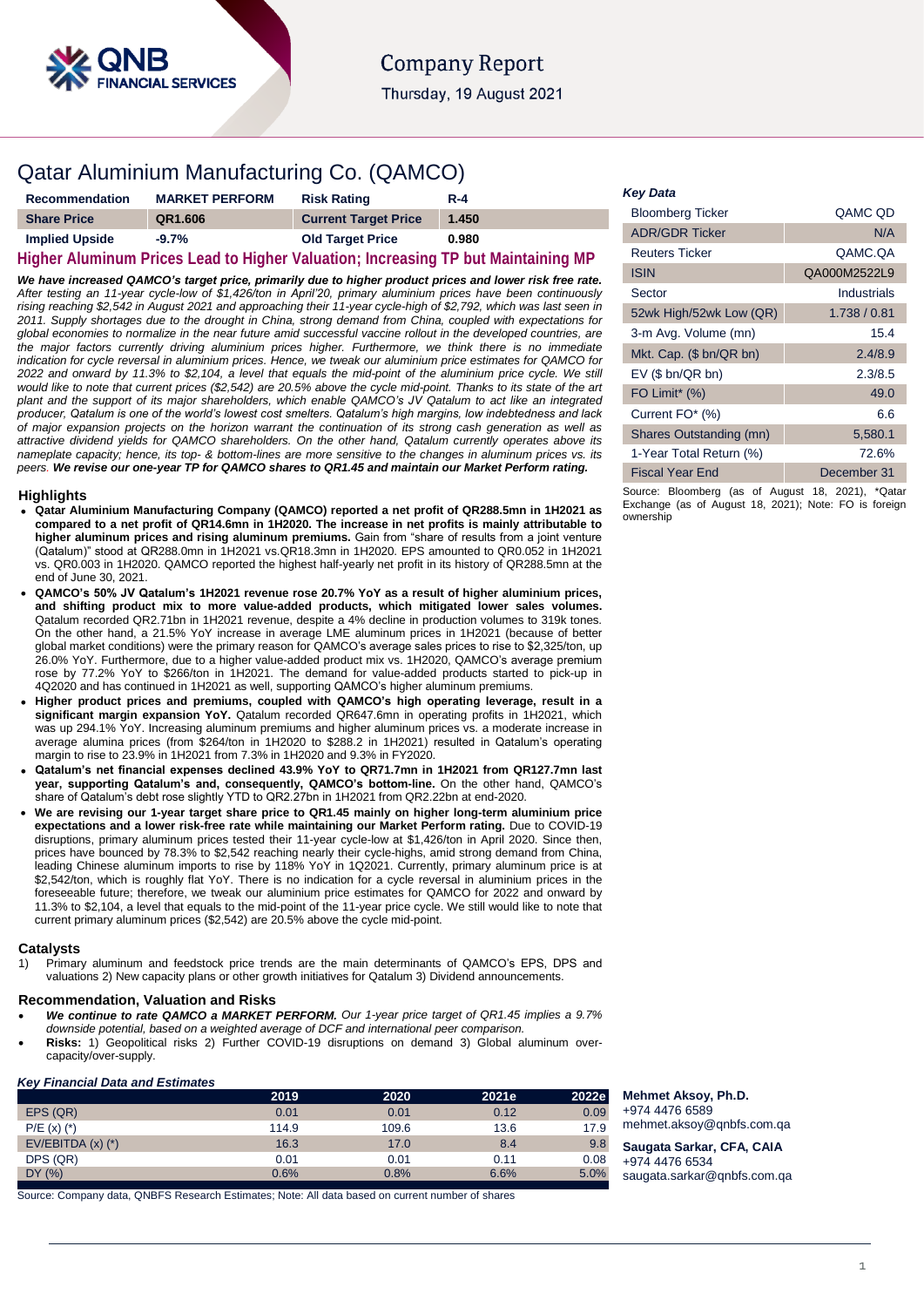

# **Company Report**

Thursday, 19 August 2021

*Primary Aluminium Prices*



Source: Bloomberg, QNBFS Research

## *Estimates Changes - QAMCO*

| <b>ORmn</b>       | 2020  | 2021e<br>2022e          |        |      |          |                         |      |
|-------------------|-------|-------------------------|--------|------|----------|-------------------------|------|
|                   |       | <b>Current Previous</b> |        | %ch. |          | <b>Current Previous</b> | %ch. |
| Revenue           | 2.204 | 3.051                   | 3.051  | 0%   | 2,816    | 2,675                   | 5%   |
| Operating Income  | 195   | 752                     | 752    | 0%   | 581      | 546                     | 6%   |
| <b>Net Income</b> | 95    | 677                     | 677    | 0%   | 513      | 482                     | 6%   |
| <b>EPS</b>        | 0.017 | 0.121                   | 0.121  | 0%   | 0.092    | 0.086                   | 6%   |
| Growth (YoY)      | 19.0% | 614.6%                  | 614.6% |      | $-24.2%$ | $-28.7%$                |      |
|                   |       |                         |        |      |          |                         |      |

Source: Company data, QNBFS Research Estimates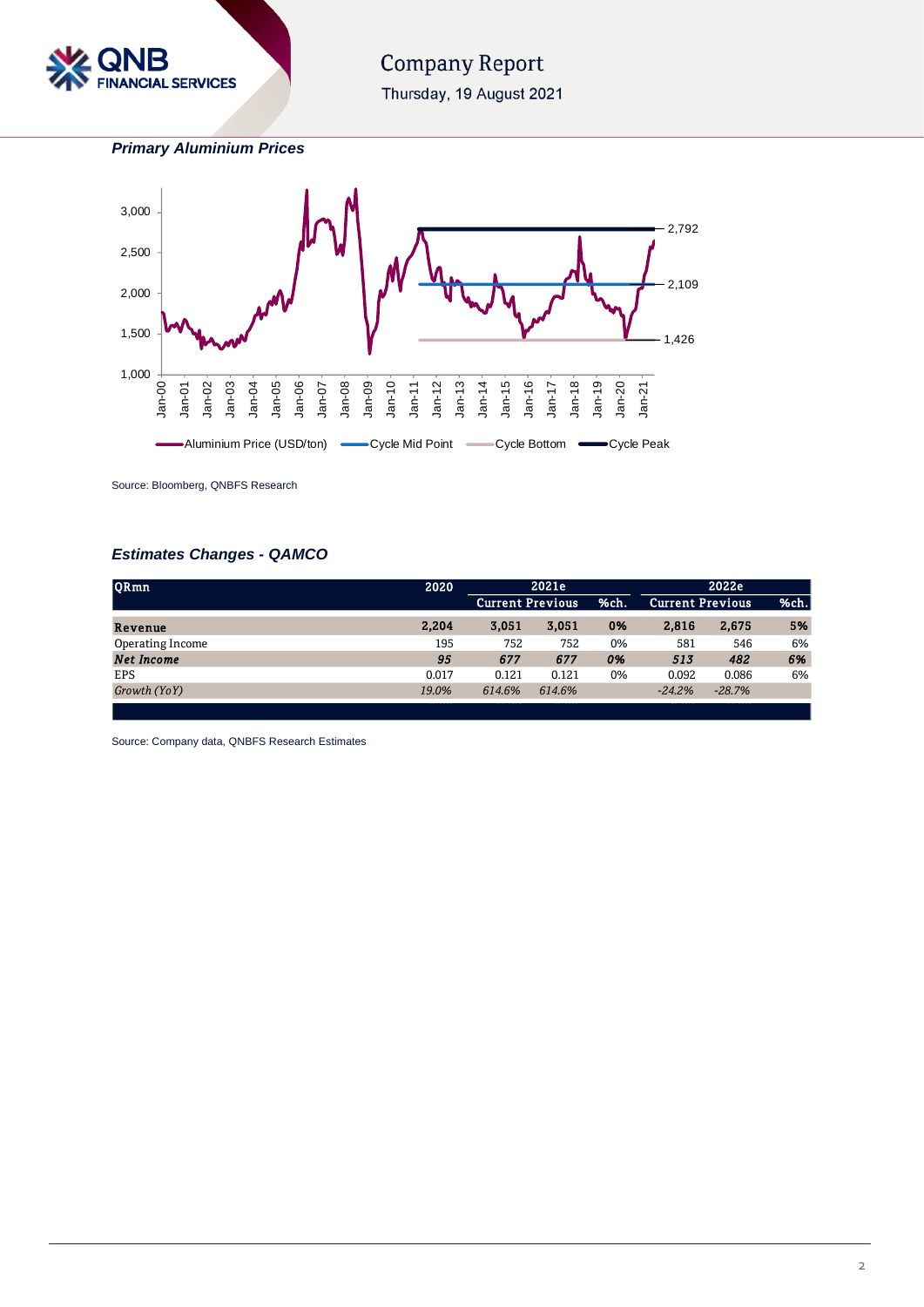

# **Company Report**

Thursday, 19 August 2021

## **Detailed Financial Statements**

## *Income Statement\* - QAMCO*

| In QR mn                             | 2017e       | 2018e          | $2019$ <sup>**</sup> ) | 2020           | 2021e        | 2022e          |
|--------------------------------------|-------------|----------------|------------------------|----------------|--------------|----------------|
| <b>Total Revenues</b>                | 2,557       | 2,799          | 2,695                  | 2,204          | 3,051        | 2,816          |
| <b>Total operating expenses</b>      | 2,124       | 2,332          | 2,494                  | 2,010          | 2,299        | 2,235          |
| Raw materials and energy consumption | 1,137       | 1,379          | 1,487                  | 1,140          | 1,405        | 1,336          |
| Salaries and related costs           | 253         | 254            | 225                    | 195            | 201          | 203            |
| Depreciation and amortization        | 504         | 483            | 494                    | 447            | 443          | 443            |
| Loss on disposal of PPE              | 8           | $\overline{2}$ | 30                     | 15             | 25           | 25             |
| Technical service costs              | 22          | 25             | 31                     | 24             | 30           | 31             |
| Other expenses                       | 199         | 188            | 218                    | 179            | 183          | 185            |
| Qamco's own SG&A                     | $\mathbf 0$ |                | 10                     | 11             | 11           | 12             |
| <b>Operating profit</b>              | 433         | 467            | 200                    | 195            | 752          | 581            |
| <b>EBITDA</b>                        | 938         | 950            | 694                    | 642            | 1,195        | 1,024          |
| <b>Net finance costs</b>             | 103         | 112            | 121                    | 101            | 77           | 69             |
| Qamco's other income                 | 0           | 0              | $\Omega$               | 1.3            | 1.3          | 1.3            |
| <b>Net Profits</b>                   | 330         | 355            | 80                     | 95             | 677          | 513            |
| Other Comprehensive Income:          | 43          | 46             | $\mathbf{0}$           | $\overline{0}$ | $\mathbf{0}$ | $\overline{0}$ |
| <b>Total Comprehensive Income</b>    | 373         | 399            | 80                     | 95             | 677          | 513            |
| <b>EPS</b>                           | 0.06        | 0.06           | 0.01                   | 0.01           | 0.12         | 0.09           |
| <b>DPS</b>                           | 0.05        | 0.02           | 0.01                   | 0.01           | 0.11         | 0.08           |

\* As QAMCO has no operations on its own, figures are based on QAMCO's 50% stake at Qatalum plus QAMCO's own P&L items

Note: EPS based on current number of shares, Source: Company data, QNBFS Research estimates

## *Balance Sheet - QAMCO*

| In QR mn                                 | 2017e        | 2018e        | $2019(*)$      | 2020           | 2021e          | 2022e          |
|------------------------------------------|--------------|--------------|----------------|----------------|----------------|----------------|
| <b>Current Assets</b>                    |              |              |                |                |                |                |
| Cash & Cash Equivalents                  | $\mathbf{0}$ | $\mathbf{0}$ | 103            | 440            | 417            | 422            |
| HFT Investments/ST Investments           | $\mathbf 0$  | $\Omega$     | $\mathbf 0$    | $\mathbf 0$    | 0              | $\mathbf 0$    |
| <b>Accounts Receivables/Prepayments</b>  | $\mathbf{0}$ | $\mathbf{0}$ | $\mathbf{0}$   | $\mathbf{0}$   | $\mathbf 0$    | $\mathbf 0$    |
| Other Receivables                        | $\mathbf 0$  | $\Omega$     | $\overline{2}$ | $\mathbf{1}$   | $\overline{2}$ | $\overline{2}$ |
| <b>Inventories</b>                       | $\mathbf{0}$ | $\mathbf{0}$ | $\mathbf{0}$   | $\overline{0}$ | $\overline{0}$ | $\mathbf 0$    |
| <b>Total Current Assets</b>              | $\mathbf 0$  | 0            | 105            | 440            | 419            | 423            |
| <b>Non-Current Assets</b>                |              |              |                |                |                |                |
| Investment in a joint venture            | 0            | 5.697        | 5,647          | 5,357          | 5,842          | 5,905          |
| Goodw ill & Intangibles                  | $\mathbf{0}$ | $\mathbf{0}$ | $\mathbf{0}$   | $\mathbf{0}$   | $\mathbf{0}$   | $\mathbf 0$    |
| Property, Plant & Equipment              | $\mathbf 0$  | $\Omega$     | $\Omega$       | $\Omega$       | $\Omega$       | $\Omega$       |
| <b>Non-Current Assets</b>                | $\bf{0}$     | 5.697        | 5,647          | 5,357          | 5,842          | 5,905          |
| <b>Total Assets</b>                      | $\mathbf 0$  | 5,697        | 5,752          | 5,797          | 6,262          | 6,329          |
| <b>Current Liabilities</b>               |              |              |                |                |                |                |
| Accounts Payable & Accruals              | $\mathbf 0$  | 0            | $\mathbf 0$    | $\mathbf 0$    | $\mathbf 0$    | $\mathbf 0$    |
| <b>Other Payables</b>                    | $\mathbf{0}$ | $\mathbf{0}$ | 29             | 38             | 40             | 41             |
| Due to Related Parties                   | $\mathbf 0$  | $\Omega$     | 4              | 5              | 2              | $\overline{2}$ |
| <b>Current Liabilities</b>               | $\bf{0}$     | $\mathbf{0}$ | 34             | 42             | 42             | 43             |
| <b>Non-Current Liabilities</b>           |              |              |                |                |                |                |
| <b>Employees End of Service Benefits</b> | $\mathbf 0$  | $\mathbf{0}$ | $\mathbf{0}$   | $\mathbf{0}$   | $\mathbf 0$    | $\pmb{0}$      |
| Long-Term Debt                           | $\mathbf 0$  | 0            | $\mathbf 0$    | $\mathbf 0$    | 0              | $\mathbf 0$    |
| <b>Non-Current Liabilities</b>           | $\bf{0}$     | $\bf{0}$     | $\mathbf{0}$   | $\bf{0}$       | $\bf{0}$       | $\bf{0}$       |
| <b>Total Liabilities</b>                 | $\mathbf 0$  | 0            | 34             | 42             | 42             | 43             |
| <b>Shareholders' Equity</b>              |              |              |                |                |                |                |
| <b>Share Capital</b>                     | $\mathbf 0$  | 5,580        | 5,580          | 5,580          | 5,580          | 5,580          |
| <b>Total Shareholder's Equity</b>        | $\bf{0}$     | 5,697        | 5,719          | 5,755          | 6,220          | 6,286          |
| Liabilities & Shareholder's Equity       | $\mathbf 0$  | 5,697        | 5,752          | 5,797          | 6,262          | 6,329          |
|                                          |              |              |                |                |                |                |

\* As QAMCO has no operations on its own, figures are based on QAMCO's 50% stake at Qatalum plus QAMCO's own P&L items Source: Company data, QNBFS Research estimates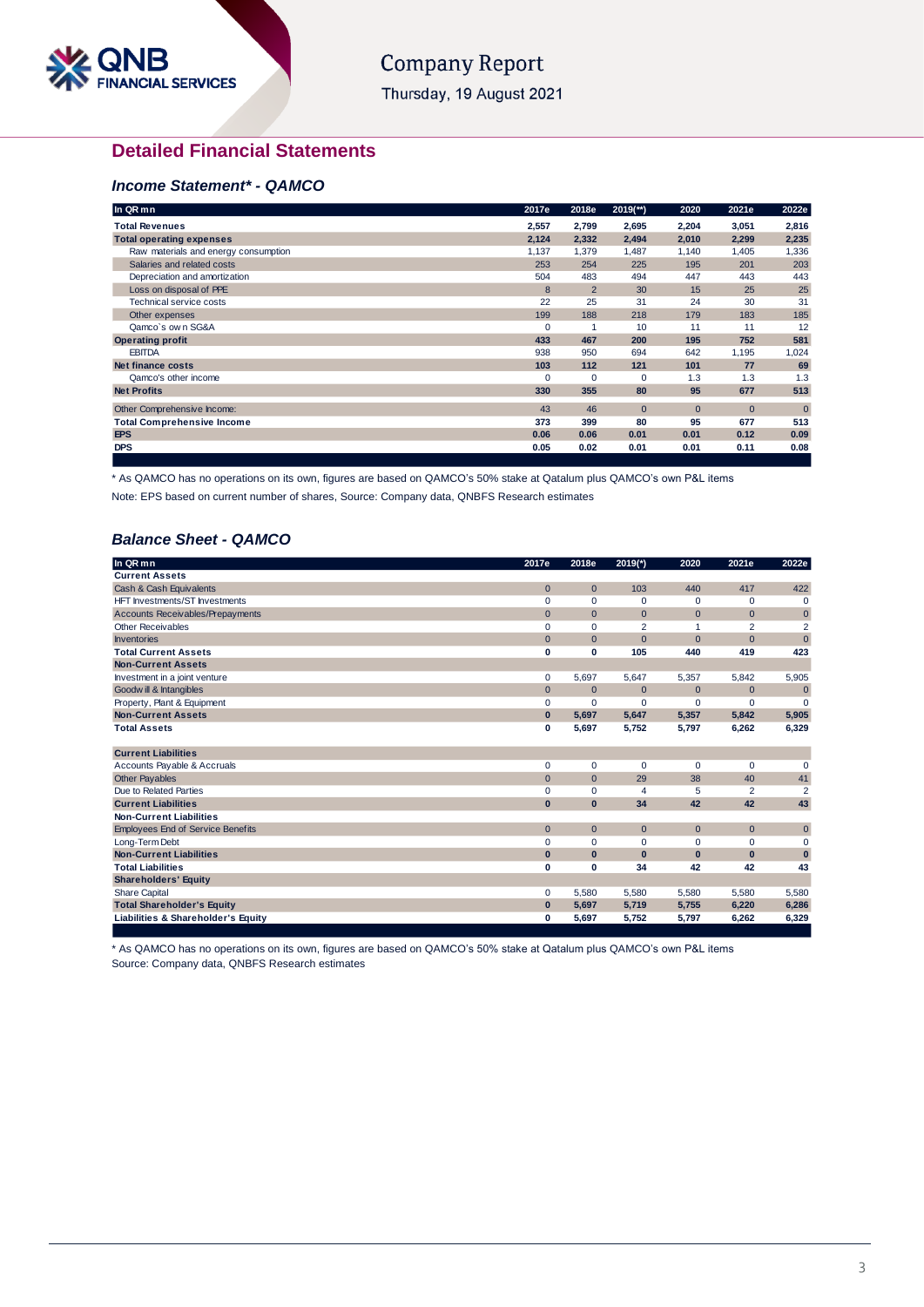

## **Company Report**

Thursday, 19 August 2021

## **Ratio Analysis**

*Key Metrics*

| <b>Particulars</b>       | 2019(***)  | 2020e      | 2021e                       | 2022e         | 2023e     |
|--------------------------|------------|------------|-----------------------------|---------------|-----------|
| Growth Rates*            |            |            |                             |               |           |
| Revenue*                 | <b>N/M</b> | $(18.2\%)$ | 38.5%                       | $(7.7\%)$     | 0.0%      |
| Gross Profit*            | <b>N/M</b> | $(15.6\%)$ | 142.5% (16.6%)              |               | $(0.5\%)$ |
| EBITDA*                  | <b>N/M</b> | (7.9%)     |                             | 86.0% (14.2%) | $(0.6\%)$ |
| EBIT*                    | <b>N/M</b> |            | $(4.2\%)$ 278.6% (22.3%)    |               | $(1.5\%)$ |
| PAT/EPS**                | <b>N/M</b> |            | 9.5% 631.2% (22.7%)         |               | (0.2%)    |
| DPS**                    | <b>N/M</b> |            | 9.5% 631.2% (22.7%)         |               | (0.2%)    |
| FCPS*                    | <b>N/M</b> |            | $(8.2\%)$ 108.2% $(16.1\%)$ |               | (0.7%     |
| <b>Operating Ratios*</b> |            |            |                             |               |           |
| Gross Margin             | 18.1%      | 18.7%      | 32.8%                       | 29.6%         | 29.5%     |
| <b>EBITDA Margin</b>     | 26.1%      | 29.4%      | 39.5%                       | 36.8%         | 36.5%     |
| <b>EBIT Margin</b>       | 7.8%       | 9.1%       | 25.0%                       | 21.1%         | 20.7%     |
| Net Margin               | 3.2%       | 4.3%       | 22.5%                       | 18.9%         | 18.9%     |
| <b>Finance Ratios*</b>   |            |            |                             |               |           |
| Debt-Equity Ratio        | 65%        | 58%        | 44%                         | 39%           | 32%       |
| Net Debt-to-Equity Ratio | 54%        | 43%        | 23%                         | 22%           | 20%       |
| Net Debt-to-Mcap         | 52%        | 41%        | 25%                         | 23%           | 22%       |
| Net debt- to-EBITDA      | 3.3        | 2.9        | 0.9                         | 1.0           | 1.0       |
| <b>Interest Coverage</b> | 5.7        | 6.0        | 16.0                        | 17.0          | 19.3      |
| Return Ratios**          |            |            |                             |               |           |
| <b>ROA</b>               | 1.4%       | 1.4%       | 10.5%                       | 7.9%          | 7.8%      |
| <b>ROE</b>               | 1.4%       | 1.4%       | 10.6%                       | 8.0%          | 7.9%      |
| Valuation                |            |            |                             |               |           |
| EPS**                    | 0.01       | 0.01       | 0.12                        | 0.09          | 0.09      |
| DPS**                    | 0.01       | 0.01       | 0.11                        | 0.08          | 0.08      |
| FCFPS*                   | 0.10       | 0.09       | 0.18                        | 0.15          | 0.15      |
| EV/Sales*                | 2.1        | 2.5        | 1.7                         | 1.8           | 1.8       |
| EV/EBITDA*               | 16.3       | 17.0       | 8.4                         | 9.8           | 9.8       |
| EV/EBIT*                 | 56.5       | 56.7       | 13.4                        | 17.2          | 17.4      |
| $P/E^{**}$               | 114.9      | 109.6      | 13.6                        | 17.9          | 18.0      |
| $P/BV**$                 | 1.6        | 1.5        | 1.4                         | 1.4           | 1.4       |
| FCF Yield*               | 5.9%       | 5.4%       | 11.3%                       | 9.5%          | 9.5%      |
| Dividend Yield**         | 0.6%       | 0.8%       | 6.6%                        | 5.0%          | 5.0%      |

\* As QAMCO has no operations of its own, multiples are based on QAMCO`s 50% stake at Qatalum, plus QAMCO's relevant financial items

\*\* QAMCO

\*\*\* QAMCO's 2019 financials are for the 13 month period between Dec'18-Dec'19

Source: Company data, QNBFS Research estimates